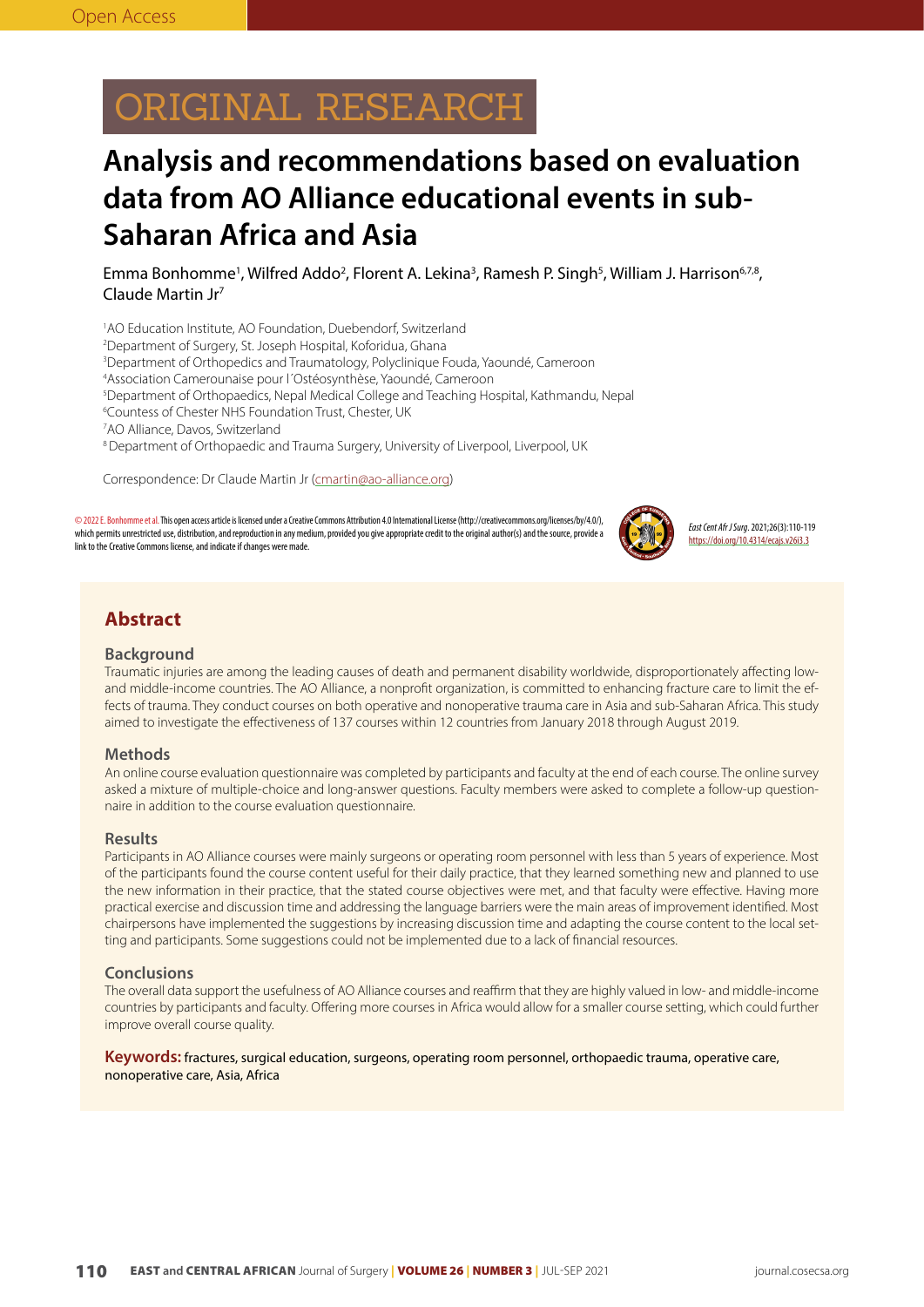## **Introduction**

 $\blacksquare$ njury is the sixth leading cause of death and the fifth leading cause of permanent disability worldwide.[\[1](#page-8-0)],[\[2\]](#page-8-1) Injuries disproportionately affect low- and middle-income countries (LMICs), where they cause 5 million deaths each year and are estimated to cause between 50 and 250 million cases of disability annually.[[3](#page-9-0)],[[4](#page-9-1)]

A significant factor leading to disability and poor patient outcomes in LMICs is the lack of access to resources (e.g., trained medical and nursing staff, infrastructure, equipment, and supplies), as suggested by the lower yearly government healthcare expenditure of sub-Saharan Africa (US\$1.67 billion) compared with the European Union (US\$4.15 billion).[[5](#page-9-2)] Several nonprofit organizations have been committed to investing in surgery-related global health initiatives, especially during conflicts and natural disasters.[[6](#page-9-3)] However, this is not sufficient to improve the treatment of all injuries. A lack of proper training in the management of orthopaedic injuries is another main factor contributing to death and disability in LMICs.[[7\]](#page-9-4),[[8\]](#page-9-5) The World Health Organization has developed guidelines for essential trauma care that encourage the creation of trauma courses tailored towards settings of varying resource capacity.[[9](#page-9-6)]

The AO Alliance is a nongovernmental organization that has focused on enhancing operative and nonoperative fracture care in LMICs since 2015. The AO Alliance is active in 11 countries within English-speaking Africa (The Gambia, Ghana, Ethiopia, Kenya, Malawi, Nigeria, Rwanda, Tanzania, Uganda, Zambia, and Zimbabwe), 13 countries in Frenchspeaking Africa (Benin, Burkina Faso, Burundi, Cameroon, Chad, Congo, Democratic Republic of Congo, Gabon, Guinea, Ivory Coast, Niger, Senegal, and Togo), and 7 countries in Asia (Bangladesh, Cambodia, Laos, Myanmar, Nepal, Sri

Lanka, and Vietnam).[[10](#page-9-7)] Between January 2015 and August 2019, the AO Alliance delivered a total of 309 courses in these 3 regions. To gauge the impact of these courses and the possible barriers, course evaluation forms were collected on a regular basis. The evaluations were first paper-based and then web-based. This change was first implemented in January 2018 with the intent of increasing standardization and data accessibility. We electronically collected the evaluations of 137 courses administered between January 2018 and August 2019. Through the analysis of these data, we evaluated the impact of the AO Alliance courses and identified some of the key limitations faced in implementing educational interventions in LMICs.

## **Methods**

### **Intervention**

The AO Alliance offers in-person courses for both surgeons and operating room personnel (ORP): Basic Principles of Fracture Management (both operative and nonoperative), Advanced Principles of Fracture Management, Primary Trauma Care, and subspeciality courses (operative). The course curricula were developed over several years and built on existing educational materials from the AO Foundation Socio-Economic Committee (AO SEC). These courses are adapted to meet regional and local needs (e.g., translated for French-speaking Africa), as well as specific groups of medical professionals, namely, paramedics, ORP, surgeons, and residents. The course planning starts with a request from the country to the AO Alliance, who establishes the annual schedule of events and then provides the curriculum, teaching materials, and resources to the local chairperson and faculty. These local surgeons have a good understanding of locally available resources and ensure the delivery of education tailored to local settings and participants. For example, we offer more nonoperative courses where nonoperative treat-

<span id="page-1-0"></span>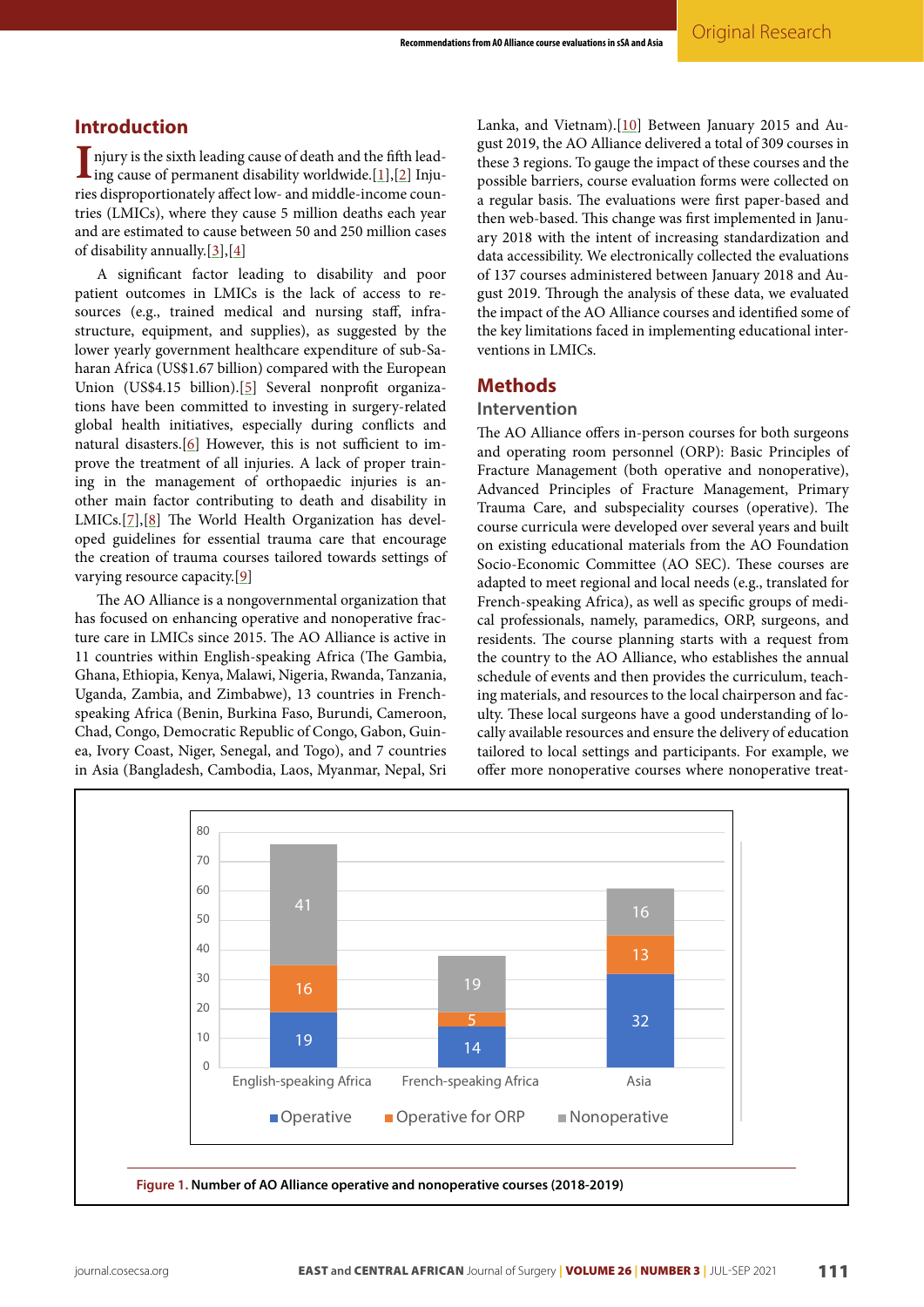ment is the preferred option because of poor access to resources (implants, equipment, operating rooms, inability of the patient to pay the treatment). This maximizes the application of learned knowledge and skills by participants. The local AO Alliance team organizes the venue and communication to participants. Registration is available online or on site. All expenses related to the course are covered by the AO Alliance with no additional financial support from regional governments. The event is then conducted over 2 to 3 days (depending on course type), including a precourse faculty meeting. The event is implemented using a combination of educational methods: lectures, small group discussions, and hands-on practical exercises.

## **Study design**

This was a retrospective analysis of data collected from 137 courses administered between January 2018 and August 2019.

## **Data collection**

At the end of each course, the course organizers or chairpersons sent—by email or instant messaging platform—a link to participants who attended the full course and to faculty. The link brought them to an online evaluation form on the SurveyMonkey (Momentive Inc., San Mateo, CA, USA) platform, where 12 multiple-choice questions and 4 open-ended questions were presented [\(Table 1](#page-2-0) and [Supplementary File](http://journal.cosecsa.org/public/supplementary/20200054/20200054.r0.0-supplementary-file-7556-1-2-20200908.docx)).

<span id="page-2-1"></span>

**Figure 2. Responses to the question, "What was the overall impact of this educational event?"**

## <span id="page-2-0"></span>**Table 1. Postcourse evaluation questions**

#### **Postcourse online questionnaire**

- 1. Which event did you attend (which event are you evaluating now)?
- 2. What is your current position (surgeon, operating room personnel, general practitioner, etc.)?
- 3. When did you graduate from medical school or other healthcare professional school?
- 4. What is your main practice location?
- 5. How many cases do you treat in an average month?
- 6. What was the overall impact of this educational event?
- 7. To what degree were the stated objectives met?
- 8. How useful was the content to your daily practice?
- 9. How effective were all faculty in the role they played?
- 10. Would you recommend this event to your colleagues?
- 11. Please describe 1 to 3 improvements you intend to make in your daily practice after this educational event.
- 12. Please rate the venue/location.
- 13. Did you perceive this event to be commercially biased?
- 14. Do you have any suggestions for improvements regarding content or faculty?
- 15. Did you experience any obstacles in terms of logistics, communication, and venue?
- 16. If you have suggestions regarding our future educational offerings, please enter these below.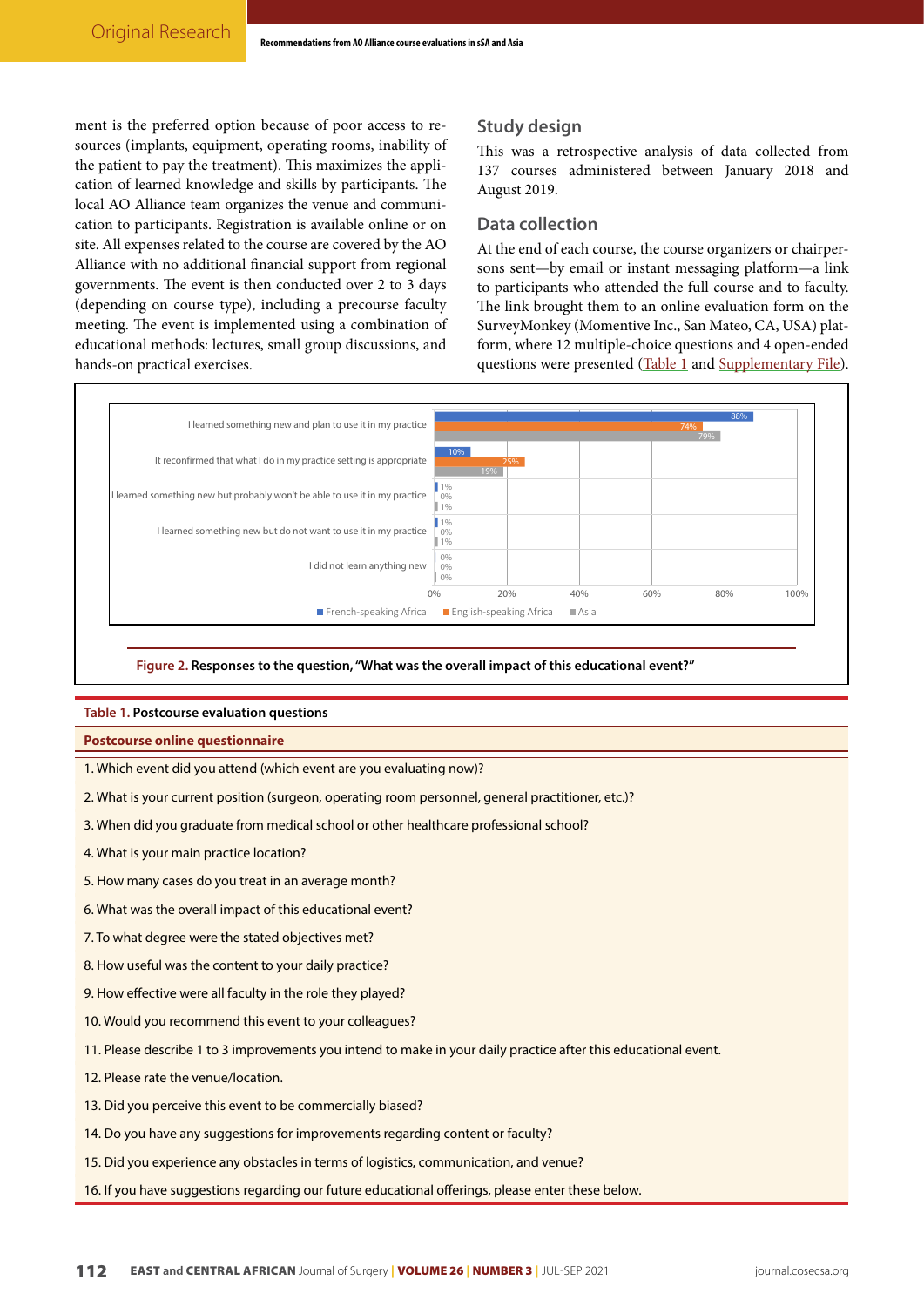<span id="page-3-0"></span>

| Table 2. Follow-up questions for regional/national chairs                                        |
|--------------------------------------------------------------------------------------------------|
| <b>Follow-up questions</b>                                                                       |
| 1. How many AO Alliance courses have you attended/organized in the last year?                    |
| 2. How did you find the post-course evaluations?                                                 |
| 3. Was it too long?                                                                              |
| 4. Were the questions clear?                                                                     |
| 5. Were there any words you didn't understand?                                                   |
| 6. Are there any improvements/changes that can be made to the evaluation?                        |
| 7. What changes did you implement due to comments from the previous evaluations provided to you? |

All of the analysed data from the online evaluations were collected and sent out to each course chairperson, who were responsible for recommending improvements and changes to be implemented for upcoming AO Alliance courses. Surveys were administered in either English or French.

The evaluation survey questions were developed with the guidance of medical educationalists at the AO Foundation and adapted to be suitable for LMICs. To assure equivalence of the survey questions in both English and French and to generate functionally equivalent survey instruments in both languages, translation into French was done by a French-speaking trauma and orthopaedic surgeon with translation experience.

A set of follow-up questions was sent via email to all 65 course chairpersons between June and August 2019 [\(Table 2\)](#page-3-0).

## **Data analysis**

The 2350 responses to open-ended questions from participants and the 597 from faculty were grouped based on the occurrence of keywords using MAXQDA 2020 (VER-BI Software, Berlin, Germany) and previously described methods. $[11]$  $[11]$  $[11]$  We omitted comments with the following characteristics from the analysis of open-text responses: positive comments, those that were infrequently submitted, and those that were specific to a single event or course topic already shared with the course chairpersons and course organizers. All multiple-choice questions were grouped by respondent role (i.e., faculty, participant, chairperson/cochairperson) and by region. Responses to the follow-up questions were grouped by region.

## **Ethical considerations**

According to the Ethics Committee of the Canton of Zurich, this study did not require ethical committee authorization (Req-2020-00985). On the survey, we included the following statement of purpose, which disclosed our intended use of the data: "The information you provide will be anonymized and made available to the faculty and education planning groups in aggregate form. Data may be used for research purposes."

## **Results**

The AO Alliance provided 171 courses on orthopaedic procedures between January 2018 and August 2019 in Asia and sub-Saharan Africa for a total of 7418 participants. Seventysix courses were conducted in English-speaking Africa, 37 were conducted in French-speaking Africa, and 58 were in Asia ([Table 3](#page-4-0)). The proportions of operative vs nonoperative courses varied by region, with a slight preponderance of operative courses in Asia and nonoperative courses in Englishspeaking Africa and French-speaking Africa ([Figure 1\)](#page-1-0).

The mean numbers of participants for each type of course and the evaluation response rates are shown in [Table 4.](#page-5-0) English-speaking Africa had a mean of 40 participants per course (range, 14-85), French-speaking Africa had a mean of 45 participants (range, 28-88), and Asia had a mean of 42 participants (range, 23-74). We did not observe major differences in response rates between the regions.

Surgeons accounted for largest number of both course participants and faculty respondents, followed by ORP [\(Table 5\)](#page-5-1). Twenty-five per cent of the attendees worked in local or community hospitals, 20% in level I trauma centres, 20% in level II trauma centres, 20% in university hospitals, and 10% in private practice. Additionally, 5% of respondents indicated practising in "other" settings. Sixty per cent of the attendees graduated in the 5 years before attending an AO Alliance course, and 59% reported treating more than 20 orthopaedic trauma cases per month.

Faculty respondents reported practising primarily at level I or II trauma centres (52%), with 61% treating over 20 cases per month related to the course content. They were more experienced than the course participants, with over 40% having graduated from medical school more than 15 years before completing the survey and 37% having graduated between 6 and 15 years prior. The remaining 20% graduated between 0 and 5 years prior.

Eighty-eight per cent of the participants responded that they had "learned something new and plan[ned] to use it in their practice" ([Figure 2](#page-2-1)), and 85% responded that the content was either very or extremely useful to their daily practice. Ninety-one per cent of the course participants felt that the stated objectives of the course were either mostly met (52%) or fully met (39%). Eighty-two per cent of the par-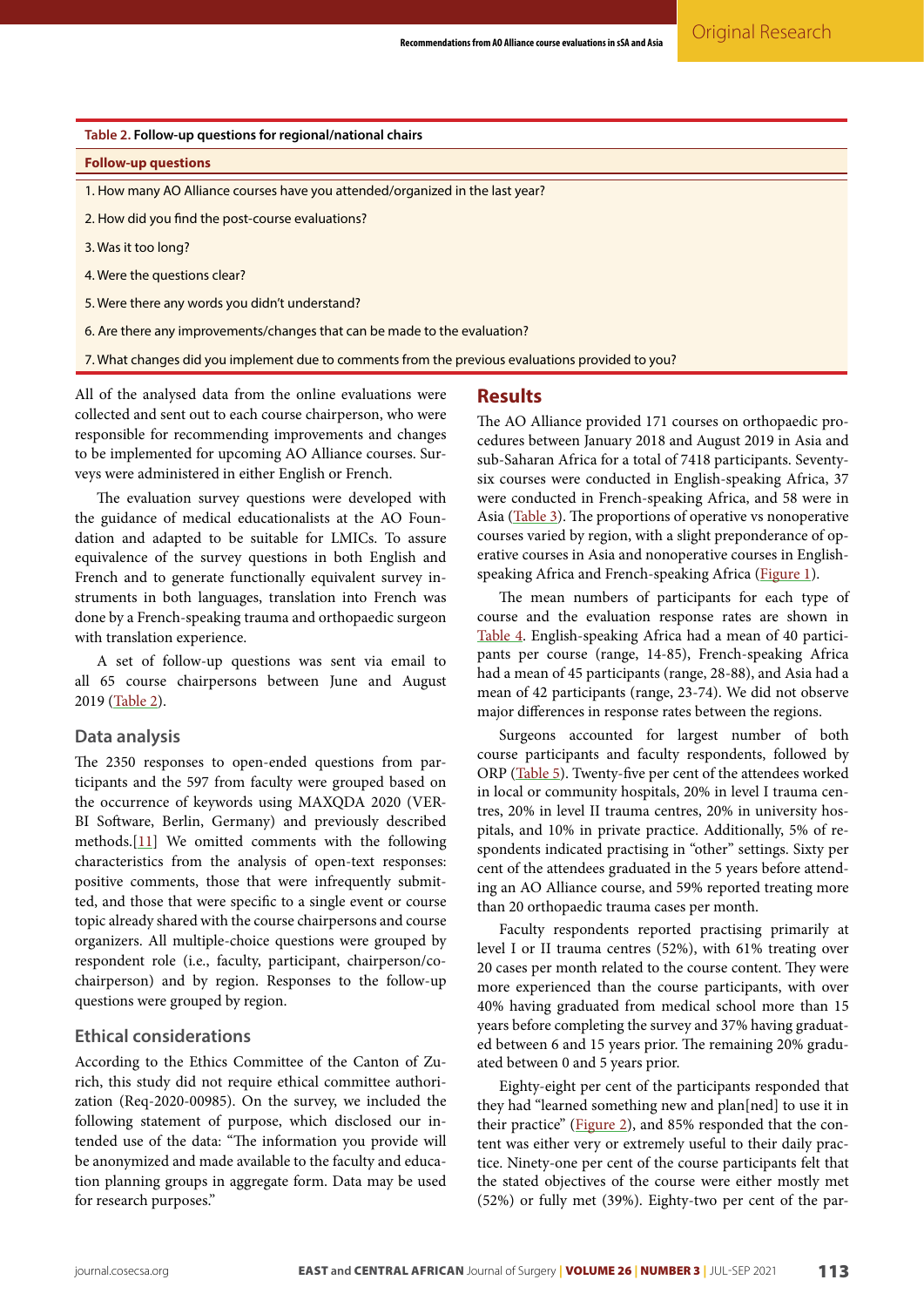<span id="page-4-0"></span>

| Table 3. Number of courses per country and by type |                         |                     |                         |                          |
|----------------------------------------------------|-------------------------|---------------------|-------------------------|--------------------------|
| <b>Country</b>                                     | <b>Total</b><br>number  | <b>Nonoperative</b> | <b>Operative</b>        | <b>Operative for ORP</b> |
| <b>Asia</b>                                        |                         |                     |                         |                          |
| Nepal                                              | 22                      | $\,8\,$             | 11                      | $\overline{\mathbf{3}}$  |
| Bangladesh                                         | $\mathsf 9$             | $\mathbf{3}$        | $\overline{4}$          | $\overline{2}$           |
| Cambodia                                           | 6                       | $\mathbf{1}$        | $\overline{4}$          | $\mathbf{1}$             |
| Laos                                               | 6                       | $\pmb{0}$           | $\overline{4}$          | $\overline{2}$           |
| Vietnam                                            | 6                       | $\mathbf{3}$        | $\overline{4}$          | $\overline{2}$           |
| Sri Lanka                                          | $\sqrt{5}$              | $\mathbf{1}$        | $\overline{2}$          | $\overline{2}$           |
| Myanmar                                            | $\overline{4}$          | $\pmb{0}$           | $\overline{\mathbf{3}}$ | $\mathbf{1}$             |
| <b>French-speaking Africa</b>                      |                         |                     |                         |                          |
| <b>Burkina Faso</b>                                | 5                       | $\mathbf{1}$        | $\overline{4}$          | $\pmb{0}$                |
| Guinea                                             | $\overline{4}$          | $\overline{2}$      | $\mathbf{1}$            | $\mathbf{1}$             |
| Chad                                               | $\mathsf{3}$            | $\mathbf{3}$        | $\pmb{0}$               | $\pmb{0}$                |
| Gabon                                              | 3                       | $\overline{2}$      | $\mathbf{1}$            |                          |
| <b>Ivory Coast</b>                                 | 3                       | $\overline{2}$      | $\mathbf{1}$            | $\mathbf{1}$             |
| Niger                                              | 3                       | $\overline{2}$      | $\mathbf{1}$            | $\pmb{0}$                |
| Togo                                               | $\overline{\mathbf{3}}$ | $\overline{2}$      | $\pmb{0}$               | $\mathbf{1}$             |
| Benin                                              | $\mathbf{3}$            | $\mathbf{1}$        | $\overline{2}$          | $\pmb{0}$                |
| <b>Burundi</b>                                     | 3                       | $\mathbf{1}$        | $\mathbf{1}$            | $\mathbf{1}$             |
| Cameroon                                           | $\overline{\mathbf{3}}$ | $\mathbf{1}$        | $\overline{2}$          | $\pmb{0}$                |
| <b>Central African Republic</b>                    | $\overline{2}$          | $\pmb{0}$           | $\mathbf{1}$            | $\mathbf{1}$             |
| <b>Democratic Republic of Congo</b>                | $\overline{2}$          | $\mathbf 2$         | $\mathbf 0$             | $\pmb{0}$                |
| <b>English-speaking Africa</b>                     |                         |                     |                         |                          |
| Malawi                                             | 21                      | $\mathsf 9$         | $\boldsymbol{6}$        | 6                        |
| Ghana                                              | 14                      | $\boldsymbol{6}$    | $\overline{4}$          | 4                        |
| Ethiopia                                           | $\overline{7}$          | $\overline{2}$      | $\overline{2}$          | 3                        |
| Nigeria                                            | $\overline{7}$          | $\overline{4}$      | $\overline{2}$          | $\mathbf{1}$             |
| Kenya                                              | 5                       | $\overline{4}$      | $\pmb{0}$               | $\mathbf{1}$             |
| Tanzania                                           | $\sqrt{5}$              | $\overline{4}$      | $\pmb{0}$               | $\mathbf{1}$             |
| Rwanda                                             | $\overline{4}$          | $\overline{2}$      | $\mathbf{1}$            | $\mathbf{1}$             |
| Uganda                                             | 4                       | $\overline{4}$      | $\pmb{0}$               | $\pmb{0}$                |
| Zambia                                             | $\overline{4}$          | $\overline{2}$      | $\mathbf{1}$            | $\mathbf{1}$             |
| Zimbabwe                                           | $\overline{\mathbf{3}}$ | $\overline{2}$      | $\pmb{0}$               | $\mathbf{1}$             |
| The Gambia                                         | $\overline{2}$          | $\overline{2}$      | $\pmb{0}$               | $\pmb{0}$                |

ORP, operating room personnel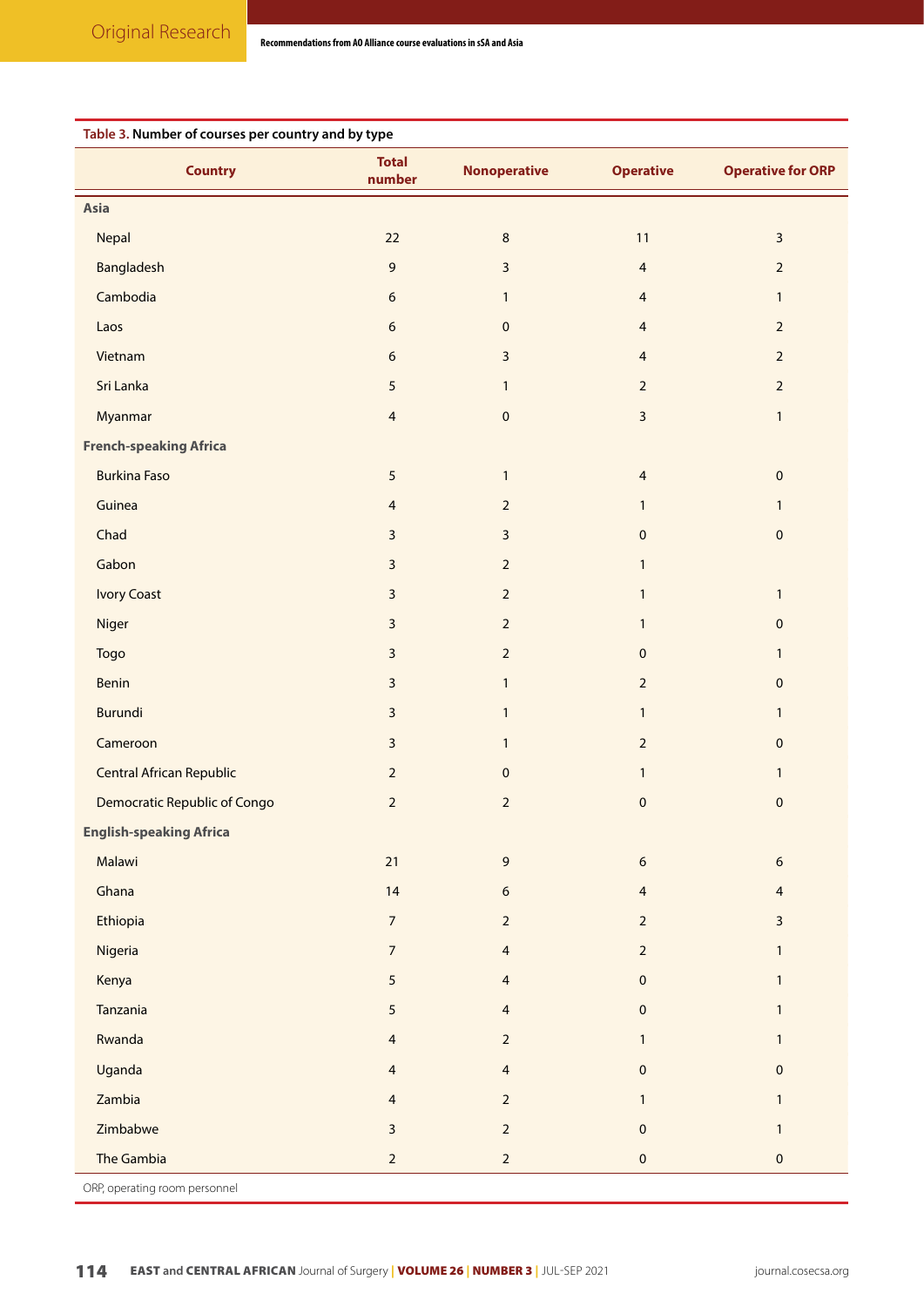<span id="page-5-0"></span>

| Table 4. Mean number of participants and mean response rate by course type |                                                                             |      |  |  |
|----------------------------------------------------------------------------|-----------------------------------------------------------------------------|------|--|--|
| <b>Course type</b>                                                         | Mean number of participants per course<br>Mean participant response rate, % |      |  |  |
| <b>Operative course</b>                                                    | 38                                                                          | 53.5 |  |  |
| <b>Operative course for ORP</b>                                            | 49                                                                          | 37   |  |  |
| <b>Nonoperative course</b>                                                 | 41                                                                          | 75.5 |  |  |
| ORP, operating room personnel                                              |                                                                             |      |  |  |

ticipants rated faculty as either very or extremely effective, and 74% reported that AO Alliance teaching events are not commercially biased. Overall, 98% of participants would recommend the course to their colleagues: 96% for operative courses, 98% for operative ORP courses, and 98% for nonoperative courses.

Participants were asked to describe "1 to 3 improvements you intend to make in your daily practice after this educational event". An analysis of all open-text responses from course participants found that the 3 most frequently mentioned categories of intended changes were related to fracture fixation techniques, the 4 AO Principles, and patient safety.

Course participants from all regions proposed having longer courses and more time for practical exercises ([Table 6\)](#page-6-0). They also suggested increasing the number of courses to allow more people to participate and dedicate more time to practical exercises and case discussion ([Table 6](#page-6-0)). In a few courses, participants experienced problems with communica-

tion before the event. For the Asian ORP courses, there were 24 comments asking to address language barriers by adding more local faculty.

Faculty suggested having more time allocated to practical sessions [\(Table 7](#page-7-0)). Several faculty suggested that additional faculty development be provided to improve teaching skills [\(Table 7](#page-7-0)). They also mentioned the large number of participants and the unequal experience levels among participants as challenges in some events. Some English- and French-speaking African faculty would like to have had fewer participants per course, while faculty in the courses in Asia felt that their courses would benefit from having more participants. Up to 12% of participants and faculty suggested that improvements were needed regarding the venues or locations ([Figure 3\)](#page-8-2).

For the follow-up questions, we received 26 chairperson responses (40%). We first addressed the quality of the postcourse online evaluation. Chairpersons reported that the questions were valid; however, several chairpersons from all regions stated that the definition of "commercial bias" was not clear to them. Second, we enquired about changes made

<span id="page-5-1"></span>**Table 5. Current position of respondents (2018-2019)**

| <b>Position</b>             | n(% )               |                |  |
|-----------------------------|---------------------|----------------|--|
|                             | <b>Participants</b> | <b>Faculty</b> |  |
| <b>Surgeon</b>              | 561 (16.7)          | 543 (65.5)     |  |
| <b>Surgical resident</b>    | 673 (20)            | 34(4.1)        |  |
| <b>ORP</b>                  | 586 (17.5)          | 162 (19.5)     |  |
| <b>Nurse</b>                | 362 (10.8)          | 41 (4.9)       |  |
| <b>Physiotherapist</b>      | 74(2.2)             | 5(0.6)         |  |
| <b>Orthopaedic surgeon</b>  | 50(1.5)             | 32(3.9)        |  |
| <b>Emergency physician</b>  | 26(0.8)             | 0(0)           |  |
| <b>Paramedic</b>            | 78(2.3)             | 0(0)           |  |
| <b>Casting technician</b>   | 27(0.8)             | 1(0.1)         |  |
| <b>General practitioner</b> | 412 (12.3)          | 5(0.6)         |  |
| <b>Medical student</b>      | 184(5.5)            | 0(0)           |  |
| <b>Other</b>                | 322(9.6)            | 6(0.7)         |  |
| <b>Total</b>                | 3355 (100)          | 829 (100)      |  |
| $\sim$ $\sim$ $\sim$        |                     |                |  |

ORP, operating room personnel

to courses due to feedback from the previous online evaluations. Most regional and national chairpersons stated that recurring suggestions were considered and that many courses had had more discussion time than previously available. Another change implemented by faculty was adaptation of the course content to local settings and participants (e.g., using local terminology and adapting to resources available to participants in their practice). Faculty in English-speaking Africa noted that there were limitations in implementing suggestions from the previous online evaluations due to a lack of financial resources.

## **Discussion**

Our analysis of open-text responses revealed a high demand for more courses. This suggests that the number of fracture management courses offered in LMICs still does not match the needs of these countries. The overall data suggest that the AO Alliance courses are highly valued by most course participants and faculty in LMICs in all 3 participating regions.

The online evaluation forms used in this study were effective at highlighting areas to improve the quality of our future events. Compared with the previously available paper-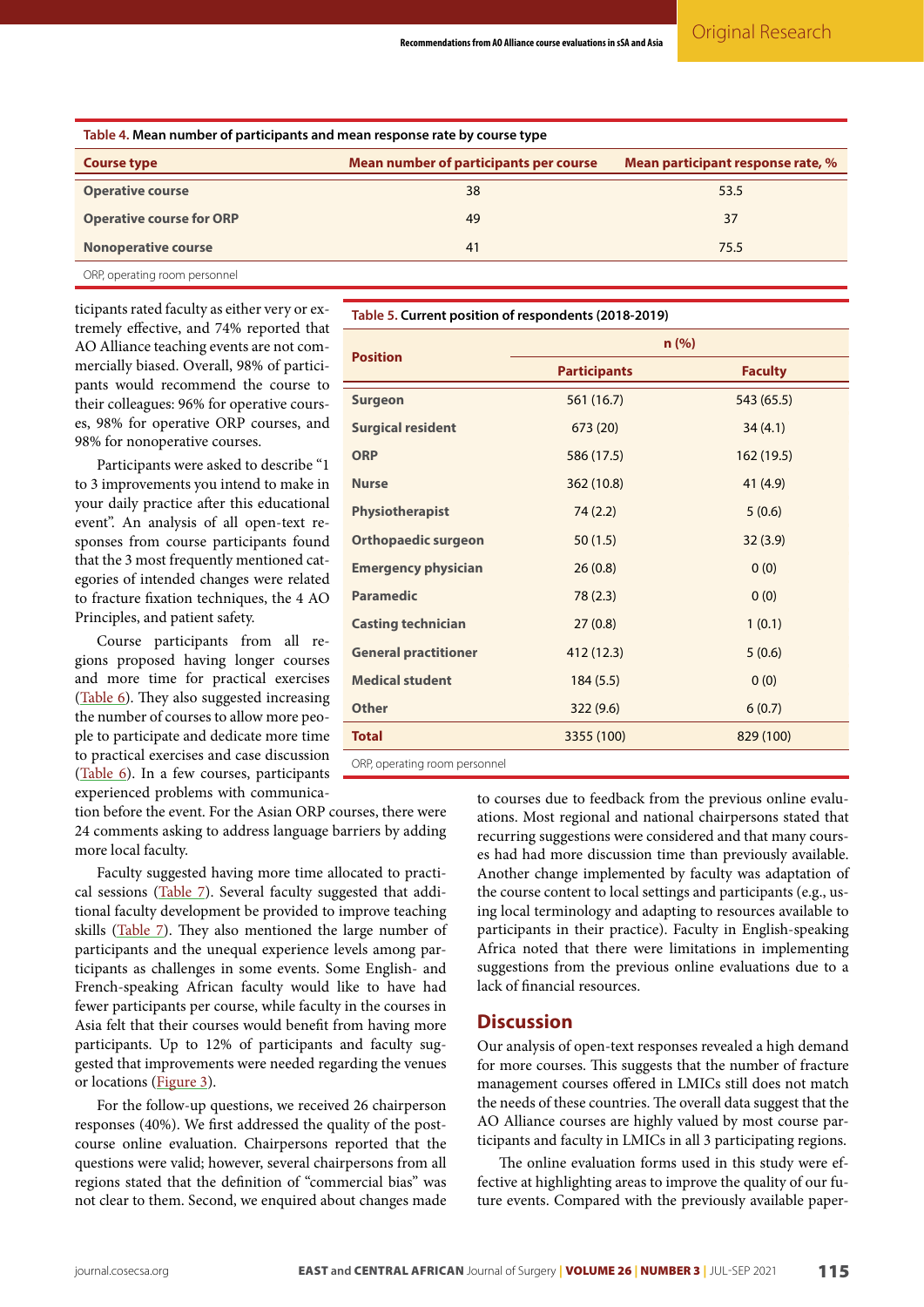| rable of Course participant comments for improvement and requencies related to each main category       | n (% )      |                                         |                                          |
|---------------------------------------------------------------------------------------------------------|-------------|-----------------------------------------|------------------------------------------|
| <b>Category</b>                                                                                         | <b>Asia</b> | <b>French-speaking</b><br><b>Africa</b> | <b>English-speaking</b><br><b>Africa</b> |
| <b>Overall</b>                                                                                          |             |                                         |                                          |
| Operative course                                                                                        | 343 (100)   | 126 (100)                               | 235 (100)                                |
| Operative course for Operating Room Personnel (ORP)                                                     | 157 (100)   | 66 (100)                                | 333 (100)                                |
| Nonoperative course                                                                                     | 143 (100)   | 326 (100)                               | 621 (100)                                |
| <b>Offer longer courses</b>                                                                             |             |                                         |                                          |
| Operative course                                                                                        | 38(11)      | 12(9)                                   | 150(63)                                  |
| Operative course for ORP                                                                                | 26(16)      | 7(10)                                   | 104(31)                                  |
| Nonoperative course                                                                                     | 25(17)      | 42 (12)                                 | 178 (28)                                 |
| <b>Offer courses more frequently</b>                                                                    |             |                                         |                                          |
| Operative course                                                                                        | 40(12)      | 17(13)                                  | 86 (37)                                  |
| Operative course for ORP                                                                                | 15(10)      | 11(17)                                  | 46(14)                                   |
| Nonoperative course                                                                                     | 19(13)      | 56(17)                                  | 88 (14)                                  |
| <b>More time for practical exercises</b>                                                                |             |                                         |                                          |
| Operative course                                                                                        | 45(13)      | 43 (34)                                 | 75(32)                                   |
| Operative course for ORP                                                                                | 25(16)      | 3(5)                                    | 49 (15)                                  |
| Nonoperative course                                                                                     | 21(15)      | 54 (17)                                 | 97 (16)                                  |
| Faculty improvements (improve engagement, increase number,<br>have more international or local faculty) |             |                                         |                                          |
| Operative course                                                                                        | 21(6)       | 3(2)                                    | 27(11)                                   |
| Operative course for ORP                                                                                | 16(10)      | 4(6)                                    | 16(5)                                    |
| Nonoperative course                                                                                     | 16(11)      | 13(4)                                   | 26(4)                                    |
| Venue improvements (facilities, accommodation, Wi-Fi)                                                   |             |                                         |                                          |
| Operative course                                                                                        | 15(4)       | 5(4)                                    | 11(5)                                    |
| Operative course for ORP                                                                                | 6(4)        | 2(3)                                    | 4(1)                                     |
| Nonoperative course                                                                                     | 6(4)        | 5(2)                                    | 24(4)                                    |
| Provide more educational resources (PowerPoint presentations,<br>printed slides, videos)                |             |                                         |                                          |
| Operative course                                                                                        | 5(1)        | 10(8)                                   | 25(11)                                   |
| Operative course for ORP                                                                                | 2(1)        | 4(6)                                    | 5(1)                                     |
| Nonoperative course                                                                                     | 15(10)      | 6(2)                                    | 29(5)                                    |
| ORP, operating room personnel                                                                           |             |                                         |                                          |

## <span id="page-6-0"></span>**Table 6. Course participant comments for improvement and frequencies related to each main category**

based evaluations, the online version offered the advantage of being centralized and simplifying data analysis for general reporting. However, this system had some challenges and limitations. The main limitations of this study were the technical challenges of collecting data evenly from all courses; not all participants responded, and we cannot be sure that

there was not selection bias in favour of some characteristics of those who chose to respond to our survey. Based on feedback from the local course organizers, some participants did not respond due to a lack of Internet access. Moreover, especially for ORPs, the language barriers presented an obstacle to answering the survey questions. For this reason, we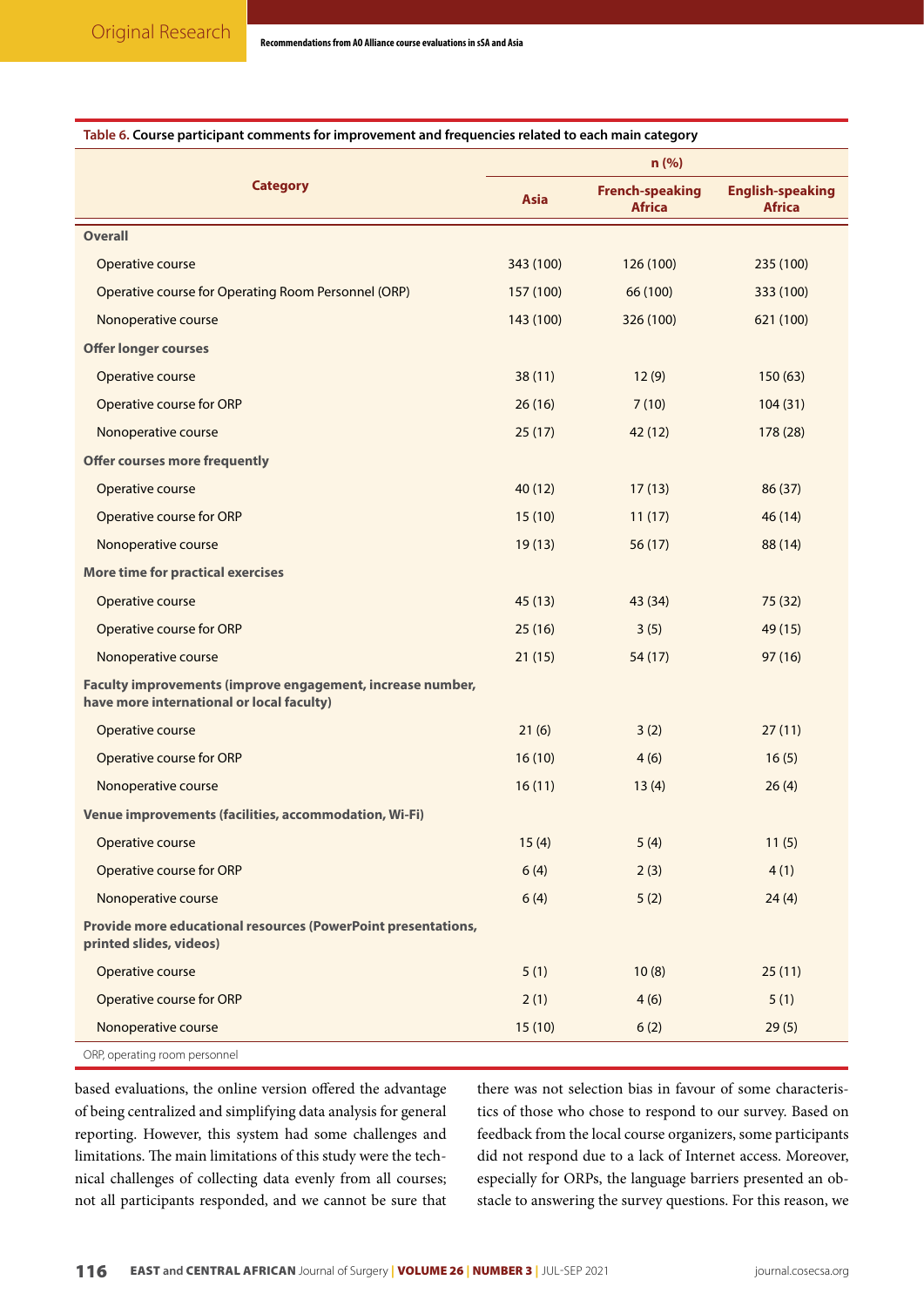|                                                                                     | n (%)       |                                         |                                          |
|-------------------------------------------------------------------------------------|-------------|-----------------------------------------|------------------------------------------|
| <b>Category</b>                                                                     | <b>Asia</b> | <b>French-speaking</b><br><b>Africa</b> | <b>English-speaking</b><br><b>Africa</b> |
| <b>Overall</b>                                                                      |             |                                         |                                          |
| Operative course                                                                    | 111 (100)   | 23 (100)                                | 38 (100)                                 |
| Operative course for ORP                                                            | 88 (100)    | 2(100)                                  | 96(100)                                  |
| Nonoperative course                                                                 | 70 (100)    | 38 (100)                                | 131(100)                                 |
| <b>Offer longer courses</b>                                                         |             |                                         |                                          |
| Operative course                                                                    | 12(10)      | 0(0)                                    | 10(26)                                   |
| Operative course for ORP                                                            | 19(22)      | 0(0)                                    | 33 (34)                                  |
| Nonoperative course                                                                 | 11(16)      | 1(3)                                    | 25(19)                                   |
| <b>Offer courses more frequently</b>                                                |             |                                         |                                          |
| Operative course                                                                    | 15(13)      | 5(22)                                   | 3(8)                                     |
| Operative course for ORP                                                            | 7(8)        | 0(0)                                    | 16(17)                                   |
| Nonoperative course                                                                 | 14(2)       | 8(21)                                   | 18(14)                                   |
| More time for practical exercise                                                    |             |                                         |                                          |
| Operative course                                                                    | 16(14)      | 2(9)                                    | 6(16)                                    |
| Operative course for ORP                                                            | 10(11)      | 0(0)                                    | 6(7)                                     |
| Nonoperative course                                                                 | 5(7)        | 3(8)                                    | 13(10)                                   |
| Faculty improvements (faculty development program, Pre-<br>course faculty training) |             |                                         |                                          |
| <b>Operative course</b>                                                             | 17(15)      | 2(9)                                    | 4(10)                                    |
| Operative course for ORP                                                            | 14(16)      | 0(0)                                    | 10(10)                                   |
| Nonoperative course                                                                 | 13(18)      | 1(3)                                    | 20(15)                                   |
| ORP, operating room personnel                                                       |             |                                         |                                          |

<span id="page-7-0"></span>**Table 7. Faculty comments for improvement and frequencies related to each main category**

eventually decided to provide Internet access at most of our courses and made the evaluation mandatory during the last day of the course; we even included the course evaluation in the course agenda. This increased the response rate in 2019. Another limitation was the difficulty associated with accurately categorizing thousands of open-text responses from different regions. We also did not include a precourse vs postcourse comparison for knowledge improvement or long term follow-up.

An important but unavoidable limitation was the qualitative nature of the data obtained. By this, we mean that our findings were not arrived at by statistical procedures or other means of quantification. Our findings convey the study participants' experiences, behaviours, emotions, and feelings, as well as information about the organizational functioning of the educational events. This means that this qualitative research was not statistical, and it incorporated multiple realities.

There have been several initiatives from different organizations trying to answer the call from the World Health Organization to create courses to improve trauma care in LMICs.[\[9\]](#page-9-6) These programmes can cover the overall spectrum of life-saving procedures or specific topics. Some of them use approaches similar to that of the AO Alliance by offering 2-day courses that combine lectures and hands-on practical skills teaching. For example, the Primary Trauma Care (PTC) Foundation offers PTC courses in 80 LMICs. A study analysing PTC courses delivered in 10 sub-Saharan African countries showed improved short-term knowledge and confidence in trauma management.[[12](#page-9-9)] Another study demonstrated long-term knowledge retention following a PTC course in Congo.<sup>[\[13\]](#page-9-10)</sup> An analysis of feedback on the impact of single PTC courses revealed that the time allowed for hands-on practice was not adequate for 25% of the respondents.[\[14\]](#page-9-11) This finding was in line with the numerous comments asking for more time for practical exercises in our analysis. There are also local initiatives, such as the develop-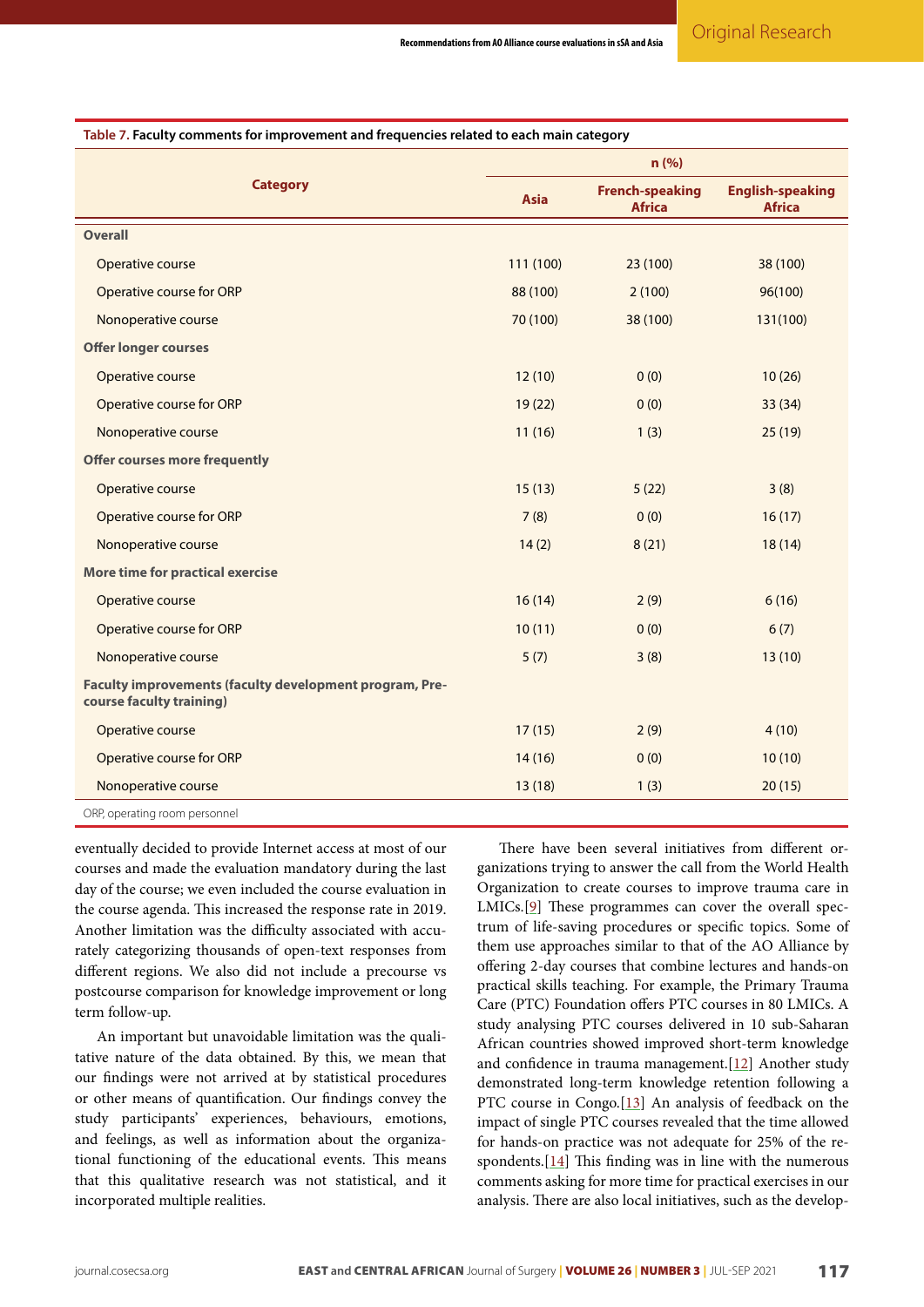<span id="page-8-2"></span>

ment, by Kwame Nkrumah University in Ghana, of a trauma continuing medical education (CME) course for trauma management for general practitioners working in rural hospitals. This course included training for both operative and nonoperative procedures for managing fractures in adults and children (e.g., debridement of open fractures, recognition and treatment of vascular injury and compartment syndrome, and amputations).[\[15\]](#page-9-12) This CME course increased short-term knowledge, and follow-up interviews suggested the application of the learned skills in clinical settings.[\[15\]](#page-9-12)

All the studies described above suggest that skills-based courses improve the management of trauma patients. However, all the efforts to improve trauma care in LMICs must complement existing national policies and, when possible, be part of a broader national health agenda. For this reason, the AO Alliance started a project in Myanmar and Nepal to identify potential strategies for the future development of trauma care and injury prevention in a broader "National Trauma Care Plan".

Based on our analysis of the participants' responses, the AO Alliance has identified the following ways to improve its educational events. The first intended change is to offer supporting materials (e.g., slides) to participants so that they can review them later. However, we have observed that many course participants do not own personal computers but can view presentations on their smartphones.

To address the language barrier issues, especially in the ORP courses in Asia, the AO Alliance faculty sometimes creates dual-language slides. Additionally, local languages have been incorporated into small group discussions, although this requires adaptation for visiting faculty. Although many participants requested that the AO Alliance lengthen its courses, this is currently difficult to do because of financial constraints.

The AO Alliance has started to implement a faculty development programme to train new faculty members to prepare them to administer its educational materials and to improve course quality. The AO Alliance is working to create an online space where faculty can find educational resources, including pre-prepared PowerPoint (Microsoft Corp., Redmond, WA, USA) presentations or other recommended formats. This will be in addition to access to the AO Alliance faculty education programmes. The new AO Alliance Fracture Solutions Program aims to fill the remaining gaps in CME, including higher-level fracture care education and tailored, shorter topic-specific courses and seminars. The AO Alliance also plans to review the current curricula for its major courses, evaluating if they still meet local educational needs. Finally, the AO Alliance is looking forward to developing collaborative projects with AO Foundation clinical divisions to help fill existing educational gaps that would need topic-specific approaches, including spine and craniomaxillofacial surgical topics.

**Acknowledgements:** We express sincere thanks to all chairpersons, faculty, participants, course organizers, and support teams, as well as Polly Buehler and AO Alliance team members, Michael Cunningham, and Monica Ghidinelli. The study was funded by the AO Foundation via the AO Education Institute and by the AO Alliance.

#### **References**

- <span id="page-8-0"></span>1. Institute for Health Metrics and Evaluation. Findings from the Global Burden of Disease Study 2017. Institute for Health Metrics and Evaluation; 2018. Accessed 19 December 2021; [https://www.](file:////Users/nduge/Google%20Drive%20(asst_editor@cosecsa.org)/ecajs/ecajs-submissions/ecajs-20200054/production/copyediting-211219/c0/Institute%20for%20Health%20Metrics%20and%20Evaluation.%20Findings%20from%20the%20Global%20Burden%20of%20Disease%20Study%202017.%20Institute%20for%20Health%20Metrics%20and%20Evaluation;%202018.%20Accessed%2019%20December%202021;%20https:/www.healthdata.org/sites/default/files/files/policy_report/2019/GBD_2017_Booklet_Issuu_2.pdf) [healthdata.org/sites/default/files/files/policy\\_report/2019/](file:////Users/nduge/Google%20Drive%20(asst_editor@cosecsa.org)/ecajs/ecajs-submissions/ecajs-20200054/production/copyediting-211219/c0/Institute%20for%20Health%20Metrics%20and%20Evaluation.%20Findings%20from%20the%20Global%20Burden%20of%20Disease%20Study%202017.%20Institute%20for%20Health%20Metrics%20and%20Evaluation;%202018.%20Accessed%2019%20December%202021;%20https:/www.healthdata.org/sites/default/files/files/policy_report/2019/GBD_2017_Booklet_Issuu_2.pdf) [GBD\\_2017\\_Booklet\\_Issuu\\_2.pdf](file:////Users/nduge/Google%20Drive%20(asst_editor@cosecsa.org)/ecajs/ecajs-submissions/ecajs-20200054/production/copyediting-211219/c0/Institute%20for%20Health%20Metrics%20and%20Evaluation.%20Findings%20from%20the%20Global%20Burden%20of%20Disease%20Study%202017.%20Institute%20for%20Health%20Metrics%20and%20Evaluation;%202018.%20Accessed%2019%20December%202021;%20https:/www.healthdata.org/sites/default/files/files/policy_report/2019/GBD_2017_Booklet_Issuu_2.pdf)
- <span id="page-8-1"></span>2. GBD 2017 DALYs and HALE Collaborators. Global, regional, and national disability-adjusted life-years (DALYs) for 359 diseases and injuries and healthy life expectancy (HALE) for 195 countries and territories, 1990-2017: a systematic analysis for the Global Burden of Disease Study 2017 [published correction appears in *Lancet*. 2019 Jun 22;393(10190):e44]. *Lancet*. 2018;392(10159):1859-1922. doi:10.1016/S0140-6736(18)32335-3 [[View Article](https://doi.org/10.1016/s0140-6736(18)32335-3)] [[PubMed](https://pubmed.ncbi.nlm.nih.gov/30415748/)]